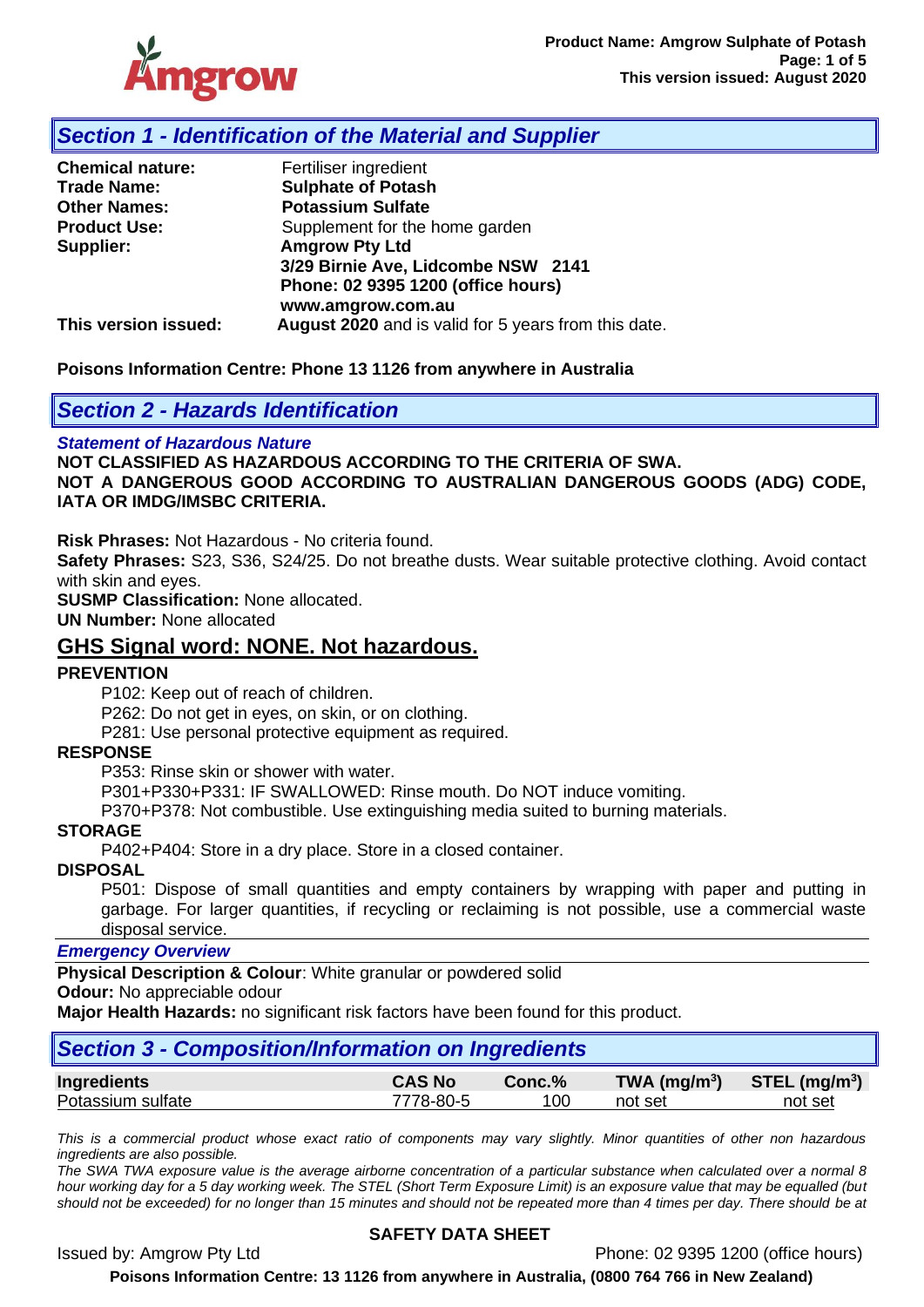

least 60 minutes between successive exposures at the STEL. The term "peak "is used when the TWA limit, because of the rapid *action of the substance, should never be exceeded, even briefly.*

## *Section 4 - First Aid Measures*

#### **General Information:**

You should call The Poisons Information Centre if you feel that you may have been poisoned, burned or irritated by this product. The number is 13 1126 from anywhere in Australia (0800 764 766 in New Zealand) and is available at all times. Have this SDS with you when you call.

**Inhalation:** No first aid measures normally required. However, if inhalation has occurred, and irritation has developed, remove to fresh air and observe until recovered. If irritation becomes painful or persists more than about 30 minutes, seek medical advice.

**Skin Contact:** Gently brush away excess particles. Wash gently and thoroughly with water (use nonabrasive soap if necessary) for 5 minutes or until chemical is removed.

**Eye Contact:** If irritation does occur, flush contaminated eye(s) with lukewarm, gently flowing water for 15 minutes or until the product is removed. Obtain medical advice if irritation becomes painful or lasts more than a few minutes. Take special care if exposed person is wearing contact lenses.

**Ingestion:** If product is swallowed or gets in mouth, do NOT induce vomiting; wash mouth with water and give some water to drink. If symptoms develop, or if in doubt contact a Poisons Information Centre 13 11 26 or a doctor.

# *Section 5 - Fire Fighting Measures*

**Fire and Explosion Hazards**: There is no risk of an explosion from this product under normal circumstances if it is involved in a fire.

**Decomposition Products:** No decomposition products are expected at temperatures normally achieved in a fire

**Extinguishing Media:** Not combustible. Use extinguishing media suited to burning materials.

**Fire Fighting:** If a significant quantity of this product is involved in a fire, call the fire brigade.

**Flash point:** Does not burn.

**Upper Flammability Limit:** Does not burn.

**Lower Flammability Limit:** Does not burn.

**Auto ignition temperature:** Not applicable - does not burn.

**Flammability Class:** Does not burn.

## *Section 6 - Accidental Release Measures*

**Accidental release:** Minor spills do not normally need any special cleanup measures. In the event of a major spill, prevent spillage from entering drains or water courses. Wear protective clothing including impervious gloves and safety goggles. All skin should be covered. Thoroughly launder protective clothing before storage or re-use. Stop leak if safe to do so, and contain spill. Sweep up and shovel or collect recoverable product into labelled containers for recycling or salvage, and dispose of promptly. If a significant quantity of material enters drains, advise emergency services. Refer to product label for specific instructions. Full details regarding disposal of used containers, spillage and unused material may be found on the label. If there is any conflict between this MSDS and the label, instructions on the label prevail. Ensure legality of disposal by consulting regulations prior to disposal. This product may be suitable for disposal in land fill.

# *Section 7 - Handling and Storage*

*Handling:* Keep exposure to this product to a minimum, and minimise the quantities kept in work areas. Check Section 8 of this SDS for details of personal protective measures, and make sure that those measures are followed. The measures detailed below under "Storage" should be followed during handling in order to minimise risks to persons using the product in the workplace. Also, avoid contact or contamination of product with incompatible materials listed in Section 10.

*Storage:* Store in cool, dry area removed from foodstuffs. Ensure containers are labelled, protected from physical damage and sealed when not in use. Do not allow to come into contact with water either from rain, condensation or the surface on which it is stored. Bagged fertilisers should be stored under cover and out

## **SAFETY DATA SHEET**

Issued by: Amgrow Pty Ltd Phone: 02 9395 1200 (office hours)

**Poisons Information Centre: 13 1126 from anywhere in Australia, (0800 764 766 in New Zealand)**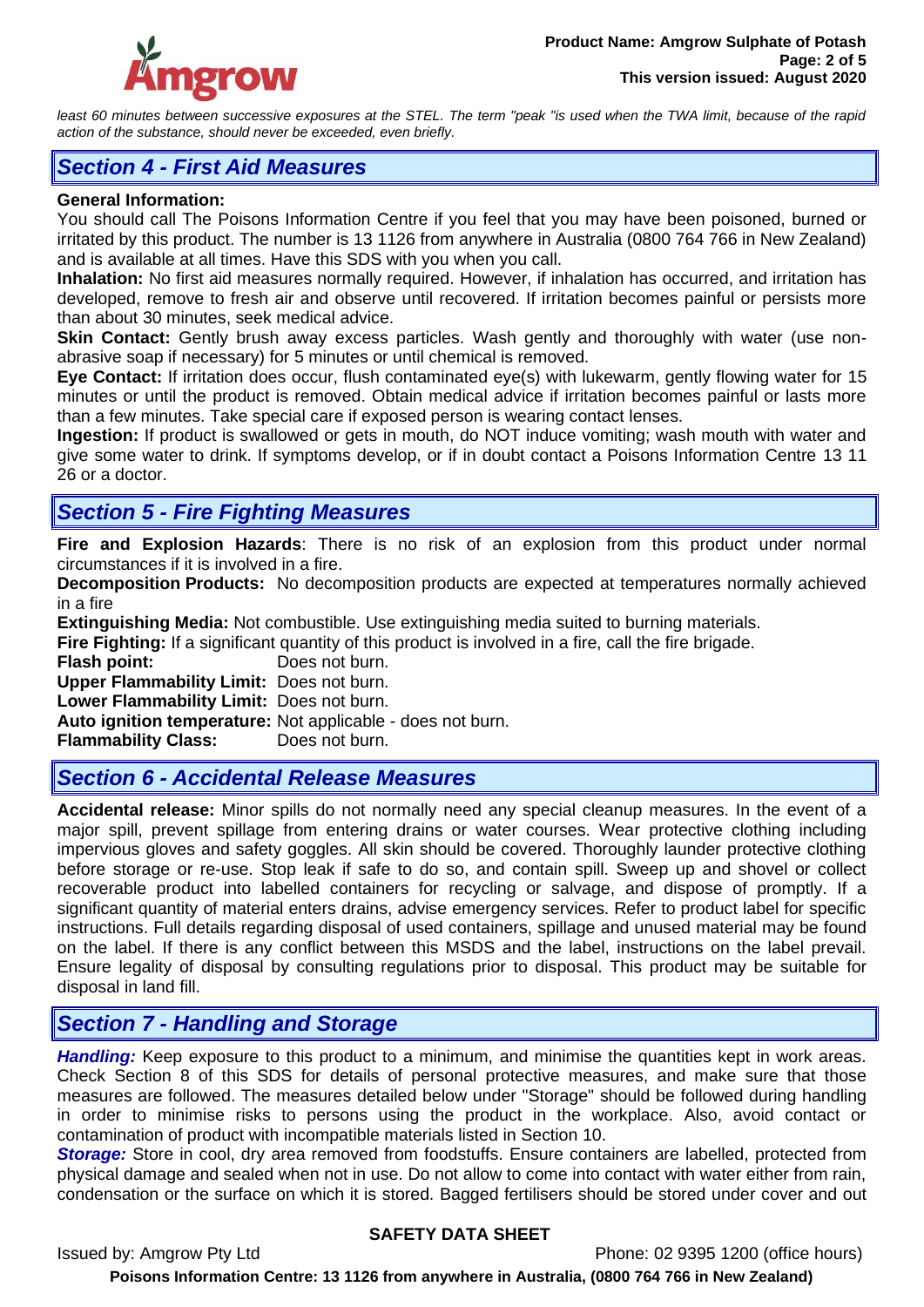

of direct sunlight. If stacking is necessary, bulk bags should be stored in a stable manner, preferably in a pyramidal style. The pallet Capacity Rating (Design Weight) should not be exceeded on the bottom tier for other packs. High stacking should be avoided as pressure promotes caking. Store away from farm chemicals e.g. insecticides, fungicides and herbicides.

## *Section 8 - Exposure Controls and Personal Protection*

The following Australian Standards will provide general advice regarding safety clothing and equipment: Respiratory equipment: **AS/NZS 1715**, Protective Gloves: **AS 2161**, Occupational Protective Clothing: AS/NZS 4501 set 2008, Industrial Eye Protection: **AS1336** and **AS/NZS 1337**, Occupational Protective Footwear: **AS/NZS2210**.

**SWA Exposure Limits TWA (mg/m<sup>3</sup>**

## **) STEL (mg/m<sup>3</sup> )**

Exposure limits have not been established by SWA for any of the significant ingredients in this product.

*Personal Protection*

No special equipment is usually needed when occasionally handling small quantities. The following instructions are for bulk handling or where regular exposure in an occupational setting occurs without proper containment systems.

**Ventilation:** No special ventilation requirements are normally necessary for this product. However make sure that the work environment remains clean and that dusts are minimised.

**Eye Protection:** Eye protection such as protective glasses or goggles is recommended when this product is being used.

**Skin Protection:** You should avoid contact even with mild skin irritants. Therefore you should wear suitable impervious elbow-length gloves and facial protection when handling this product. See below for suitable material types.

**Protective Material Types:** We suggest that protective clothing be made from the following materials: cotton, rubber, PVC.

**Respirator:** If there is a significant chance that dusts are likely to build up in the area where this product is being used, we recommend that you use a suitable Dust Mask. Otherwise, not normally necessary.

Safety deluge showers should, if practical, be provided near to where this product is being handled commercially.

# *Section 9 - Physical and Chemical Properties:*

| <b>Physical Description &amp; colour:</b><br>Odour:<br><b>Boiling Point:</b><br><b>Melting Point:</b><br><b>Volatiles:</b><br><b>Vapour Pressure:</b><br><b>Vapour Density:</b><br><b>Specific Gravity:</b><br><b>Water Solubility:</b><br>pH:<br><b>Volatility:</b><br><b>Odour Threshold:</b><br><b>Evaporation Rate:</b><br><b>Coeff Oil/water Distribution:</b><br><b>Viscosity:</b> | No appreciable odour.<br>Not relevant<br>$1067$ °C<br>No specific data. Expected to be low at 100°C.<br>Negligible at normal ambient temperatures.<br>Not relevant<br>2.662.<br>120q/L<br>No data.<br>Negligible at normal ambient temperatures.<br>No data.<br>Not applicable.<br>No data<br>Not applicable. |
|------------------------------------------------------------------------------------------------------------------------------------------------------------------------------------------------------------------------------------------------------------------------------------------------------------------------------------------------------------------------------------------|---------------------------------------------------------------------------------------------------------------------------------------------------------------------------------------------------------------------------------------------------------------------------------------------------------------|
| Auto ignition temp:                                                                                                                                                                                                                                                                                                                                                                      | Not applicable - does not burn.                                                                                                                                                                                                                                                                               |

# *Section 10 - Stability and Reactivity*

**Reactivity:** This product is unlikely to react or decompose under normal storage conditions. However, if you have any doubts, contact the supplier for advice on shelf life properties.

**Conditions to Avoid:** Keep containers tightly closed. Containers should be kept dry.

**Incompatibilities:** Compatible with most commonly used materials

**Fire Decomposition:** No decomposition products are expected at temperatures normally achieved in a fire

## **SAFETY DATA SHEET**

Issued by: Amgrow Pty Ltd Phone: 02 9395 1200 (office hours)

**Poisons Information Centre: 13 1126 from anywhere in Australia, (0800 764 766 in New Zealand)**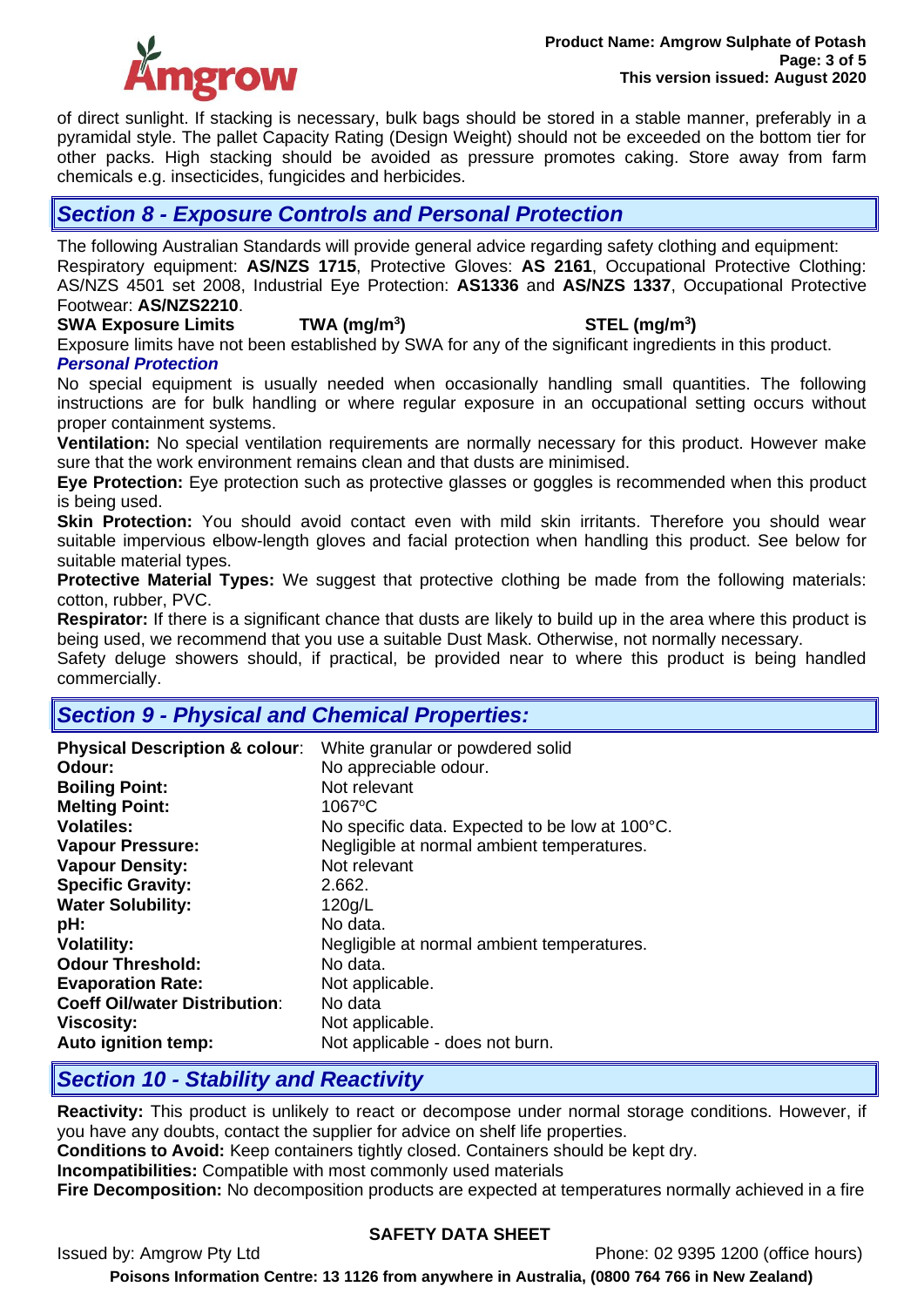

**Polymerisation:** This product will not undergo polymerisation reactions.

# *Section 11 - Toxicological Information*

# **Local Effects:**

**Target Organs:** There is no data to hand indicating any particular target organs.

## *Potential Health Effects*

**Health Hazard Summary:** Low toxicity. This product may only present a hazard with eye contact, prolonged and repeated skin contact or with dust inhalation at high levels

**Eye:** Low to moderate irritant. Exposure may result in irritation, pain and redness

**Inhalation:** Low irritant. Over exposure may result in mucous membrane irritation of the nose and throat with coughing.

**Skin:** Non – low irritant. Prolonged and repeated use may result in slight irritation. Some individuals with sensitive skin may experience adverse skin reactions and would be advised to discontinue use.

**Ingestion:** Low toxicity. With large doses, ingestion may result in nausea, vomiting and gastrointestinal irritation.

**Toxicity Data:** No LD50 data available for this product.

## **Carcinogen Status:**

**SWA:** No significant ingredient is classified as carcinogenic by SWA. **NTP:** No significant ingredient is classified as carcinogenic by NTP. **IARC:** No significant ingredient is classified as carcinogenic by IARC.

## *Classification of Hazardous Ingredients*

Ingredient **Risk Phrases** No ingredient mentioned in the HSIS Database is present in this product at hazardous concentrations.

# *Section 12 - Ecological Information*

This product is unlikely to adversely affect the environment. Salts, acids and bases are typically diluted and neutralised when released to the environment in small quantities. Not expected to be an environmental hazard. Avoid contamination of waterways. Fertilisers, particularly those containing phosphorus can stimulate weed and algal growth in static surface waters.

## *Section 13 - Disposal Considerations*

**Disposal:** Dispose of small quantities and empty containers by wrapping with paper and putting in garbage. For larger quantities, if recycling or reclaiming is not possible, use a commercial waste disposal service. This product can usually be used for its intended purpose unless contaminated by substances that make it unsuited. May be suitable for landfill

# *Section 14 - Transport Information*

**UN Number:** This product is not classified as a Dangerous Good by ADG, IATA or IMDG/IMSBC criteria. No special transport conditions are necessary unless required by other regulations.

## *Section 15 - Regulatory Information*

**AICS:** All of the significant ingredients in this formulation are compliant with NICNAS regulations.

**SAFETY DATA SHEET**

Issued by: Amgrow Pty Ltd Phone: 02 9395 1200 (office hours) **Poisons Information Centre: 13 1126 from anywhere in Australia, (0800 764 766 in New Zealand)**